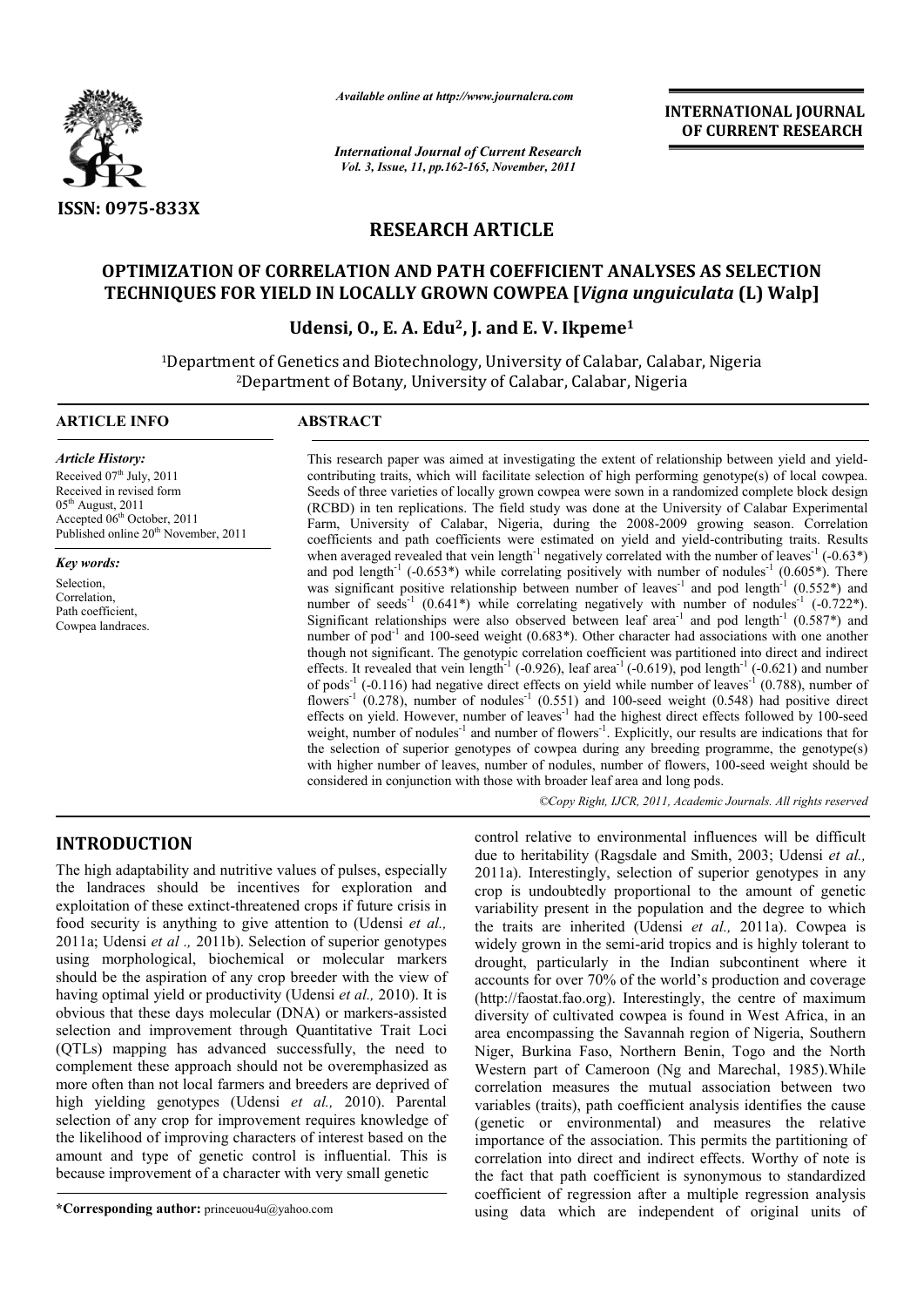measurement (Cramer and Wehner, 2000b). The technique of path coefficient analysis has been extensively used by Azeem and Azhar (2006), Afriah and Ghoneim (2000), (Cramer and Wehner, 2000b). and Akinyele and Osekita (2006). Additionally, Iqbal *et al.* (2003) has used this method in soybean while Yadev *et al.* (2001), Arshad e*t al*. (2003), Ghafoor *et al.* (2003) and Arshad *et al.* (2004) have mentioned the worth of this technique in other legumes. The pivotal issue in planting breeding programme is to evolve high yielding varieties (Salahuddin *et al.,* 2010). However, there are so many factors contributing integrally to optimal productivity, it is therefore desirable for plant breeders to know the extent of relationship between yield and yield-contributing traits, which will facilitate selection of high performing genotype(s). It is on this premise that this research paper finds relevance.

# **MATERIALS AND METHODS**

Seeds of four locally grown (landraces) of cowpea were purchased from dealers in Enugu State, Nigeria. A plot of land measuring 10x10 meters was manually cleared in the University of Calabar Experimental Farm, Calabar during the 2008-2009 growing season. Five beds were made with a spacing of 2 meters between beds. Three seeds were sown in a hole of 4cm deep per variety (Center for New Crops and Plants Products, 2002). The 3 varieties were randomized on each bed with 10 replications per variety using randomized complete block design (RCBD). Spacing of varieties was 50 x 75cm. After seedling emergence, each stand of individual variety was thinned down to 2 stands. Weeding was done 3 and 5 weeks after planting. Data were collected every two months on plant height per plant, number of leaves per plant, leaf area per plant, number of flowers per plant; pod lengths, number of nodules, number of seeds per plant, number of pods per plant and 100-seed weight, respectively.

coefficient was taken as the standardized coefficient of regression (direct effect) while the indirect effect was computed by multiplying the path coefficient of individual traits with their corresponding correlation coefficients (Cramer and Wehner, 2000a). The residual effect was estimated using the formula according to Singh and Chaudhary (1985):

#### **RESULTS**

Results when averaged revealed that vein length $^{-1}$  negatively correlated with the number of leaves<sup>-1</sup> (-0.63<sup>\*</sup>) and pod length<sup>1</sup>  $(-0.653^*)$  while correlating positively with number of nodules<sup>1</sup>  $(0.605<sup>*</sup>)$ . There was however significant positive relationship between number of leaves<sup>-1</sup> and pod length<sup>-1</sup> (0.552\*) and number of seeds<sup>-1</sup> (0.641\*) while correlating negatively with number of nodules<sup>-1</sup> (-0.722<sup>\*</sup>). Significant relationships were also observed between leaf area<sup>-1</sup> and pod length<sup>-1</sup> (0.587\*) and number of pod<sup>-1</sup> and 100-seed weight  $(0.683^*)$ . Other character had associations with one another though not significant (Table 1). The genotypic correlation coefficient was partitioned into direct and indirect effects (Table 2). It revealed that vein length<sup>-1</sup> (-0.926), leaf area<sup>-1</sup>(-0.619), pod length<sup>-1</sup> (-0.621) and number of pods<sup>-1</sup> (-0.116) had negative direct effects on yield while number of leaves<sup>-1</sup>  $(0.788)$ , number of flowers<sup>-1</sup> (0.278), number of nodules<sup>-1</sup> (0.551) and 100-seed weight (0.548) had positive direct effects on yield. However, number of leaves<sup>-1</sup> had the highest direct effects followed by 100-seed weight, number of nodules $^{-1}$  and number of flowers<sup>-1</sup> (i.e. number of leaves<sup>-1</sup> > 100 seed weight > number of nodules<sup>-1</sup> > number of flowers<sup>-1</sup>) (Fig. 1)

### **DISCUSSION**

The knowledge of certain genetic parameters is essential for proper understanding and their subsequent manipulation in any crop improvement programme (Arshad *et al.,* 2006).

| Traits                     | Plant                | No. of     | Leaf     | No. of                | No. of            | Pod length | No. of              | No. of                | $100$ -seed |
|----------------------------|----------------------|------------|----------|-----------------------|-------------------|------------|---------------------|-----------------------|-------------|
|                            | height <sup>-1</sup> | $leaves-1$ | area     | flowers <sup>-1</sup> | pod <sup>-1</sup> |            | seeds <sup>-1</sup> | nodules <sup>-1</sup> | weight      |
| Plant height <sup>-1</sup> |                      | $-0.630*$  | $-0.482$ | 0.287                 | $-0.044$          | $-0.653*$  | $-0.319$            | $0.605*$              | $-0.013$    |
| No. of leaves $^{-1}$      |                      |            | 0.032    | 0.123                 | $-0.065$          | $0.552*$   | $0.641*$            | $-0.722*$             | $-0.037$    |
| Leaf area $^{-1}$          |                      |            |          | $-0.509$              | 0.200             | $0.587*$   | $-0.454$            | $-0.077$              | 0.471       |
| No. of flowers $^{-1}$     |                      |            |          |                       | $-0.066$          | $-0.012$   | 0.322               | 0.166                 | $-0.373$    |
| No. of $pod^{-1}$          |                      |            |          |                       |                   | $-0.007$   | 0.133               | $-0.182$              | $0.683*$    |
| Pod length $^{-1}$         |                      |            |          |                       |                   |            | $-0.106$            | $-0.482$              | 0.181       |
| No. of seeds $^{-1}$       |                      |            |          |                       |                   |            |                     | $-0.302$              | $-0.182$    |
| No. of nodules $^{-1}$     |                      |            |          |                       |                   |            |                     |                       | $-0.235$    |
| 100-seed weight            |                      |            |          |                       |                   |            |                     |                       |             |

**Table 1: Correlation of yield and yield related traits in cowpea [***Vigna unguiculata* **(L.) Walp]**

| Table 2: Direct effect (underlined), indirect effect and genotypic correlation of yield-related traits with yield of cowpea [ <i>Vigna unguiculata</i> (L.) Walp] |  |  |
|-------------------------------------------------------------------------------------------------------------------------------------------------------------------|--|--|
|                                                                                                                                                                   |  |  |

| Traits                  | Plant<br>$height^{-1}$ | No. of<br>$leaves-1$ | Leaf area <sup>-1</sup> | No. of<br>$flowers^{-1}$ | No. of<br>$pod^{-1}$ | Pod<br>$length^{-1}$ | No. of<br>$nodules^{-1}$ | $100$ -seed<br>weight | Genotypic<br>correlation with yield |
|-------------------------|------------------------|----------------------|-------------------------|--------------------------|----------------------|----------------------|--------------------------|-----------------------|-------------------------------------|
| Plant height $^{-1}$    | $-0.926$               | $-0.496$             | 0.298                   | 0.080                    | 0.007                | 0.406                | 0.309                    | $-0.007$              | $-0.339$                            |
| No. of leaves $^{-1}$   | 0.590                  | 0.788                | $-0.020$                | 0.034                    | 0.008                | $-0.343$             | $-0.398$                 | $-0.020$              | 0.639                               |
| Leaf area <sup>-1</sup> | 0.451                  | 0.025                | $-0.619$                | $-0.142$                 | $-0.023$             | $-0.365$             | 0.042                    | 0.258                 | $-0.373$                            |
| No. of flowers $^{-1}$  | $-0.269$               | 0.097                | 0.315                   | 0.278                    | 0.008                | 0.007                | 0.091                    | $-0.204$              | 0.323                               |
| No. of $pod^{-1}$       | 0.041                  | $-0.051$             | $-0.124$                | $-0.018$                 | $-0.116$             | 0.004                | $-0.100$                 | 0.374                 | 0.010                               |
| Pod length $^{-1}$      | 0.611                  | 0.435                | $-0.363$                | $-0.003$                 | 0.001                | $-0.621$             | $-0.266$                 | 0.099                 | $-0.107$                            |
| No. of nodules $^{-1}$  | $-0.566$               | $-0.569$             | 0.048                   | 0.046                    | 0.021                | 0.299                | 0.551                    | $-0.129$              | $-0.299$                            |
| 100-seed weight         | 0.012                  | $-0.029$             | $-0.292$                | $-0.104$                 | $-0.079$             | $-0.112$             | $-0.129$                 | 0.548                 | $-0.185$                            |

ned are the direct effect to yield (path coefficients); \*other values are indirect effects via different pathways except the genotypic correlation with yield.

# **Data analysis**

Data obtained were subjected to correlation and path coefficient analysis using statistical software PASW 18. Path

The results on correlation analysis revealed that the vein length<sup>-1</sup> significantly ( $P \le 0.05$ ) correlated with negatively with the number of leaves<sup>-1</sup> and pod length<sup>-1</sup> but positively correlated with number of nodules<sup>-1</sup> (Table1). It thus suggests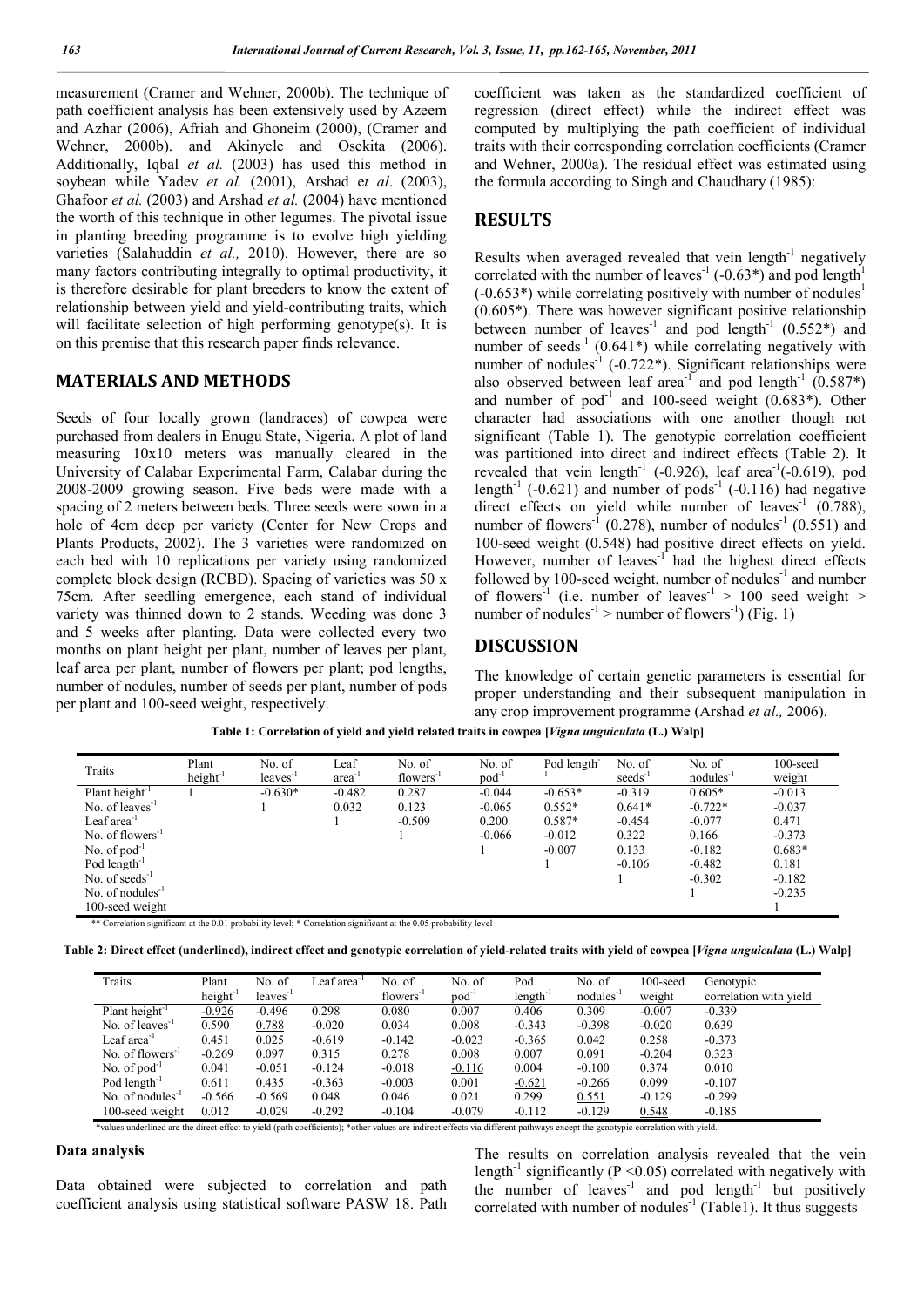

**Fig., 1: Path diagram showing the path coefficients and correlation coefficients of yield and yield-related traits in locally grown cowpea varieties [***Vigna unguiculata* **(L.) Walp]**

that the number of leaves and pod length might pose some difficulties during selection contrary to the report of Udensi *et al.,* 2010). The vein length correlating positively with the number of nodules implies that as the vein length increases, the nodules number will simultaneously increase. Dashti et al. (1997), Raverkar and Konde (1988), Egamberdiyeva *et al.*  (2004), Udensi et al., 2010) reported the effect of nodulation on soybean yield. Succinctly, selecting cowpea genotypes with long vein leading to greater nodule number could be beneficial to breeder. One would have expected that increase in vein length will lead to increase in the number of leaves, which did not follow. It is obvious that increase in the number of leaves should lead to increase photosynthetic activities, which probably could reflect on the crop's productivity. Table 1 also showed that number of leaves correlated positively with the pod length and number of seeds (seed yield) but negatively with number of nodules. The implication is that selecting cowpea genotypes based on the number of leaves might be a index for selecting superior genotypes for breeding programme. This is however in line with the results of Akinyele and Osekita (2006). (Cramer and Wehner, 2000b). Additionally, although some of these traits that had negative correlations with one another will be difficult to select for in characterization of desirable traits, those with positive relationship but non-significant correlation coefficients will be disregarded in selection for crop improvement. (Henry and Krishna, 1990; Akinyele and Osekita (2006). The direct positive effects of especially number of leaves<sup>-1</sup> and number of nodules<sup>-1</sup> (Table 2) to yield are a direct confirmation of the correlation results. However, number of flowers<sup>-1</sup> and 100seed weight had also positive direct effects on yield. These corroborate the reports of Singh and Yadava (2000); Shrivastava *et al.* (2001) and (Arshad *et al.,* 2006) in soybean. Yadev *et al.* (2001), Arshraf *et al.* (2002),

(Arshad *et al.,* 2006) reported positive direct effect of 100 seed weight on the yield of wheat, urdbean and soybean, respectively. It then becomes substantial to select cowpea genotypes or lines (landraces) based on the number of leaves produced by each line, number of nodules produced in the roots, number of flowers, though to a lesser extent. The effect of 100-seed weight on yield is not very clear. Understandably, these seeds are not sold based on their weight and as such its influence is yet to be elucidated. However, it is probably that the effect could be traceable to the quantum of food reservoir that will enhance the germination capacity of this crop. Possibly, the higher the weight, the better the germination and subsequent growth and development. Accordingly to (Cramer and Wehner, 2000b), a large path coefficient indicates that the change will result in a proportional or inverselt proportional change in another correlated trait, whereas a weak coefficient indicates that the change will have little effect on the second trait. However, based on (Cramer and Wehner, 2000b). statistical test for the importance of path coefficient, only the number of leaves<sup> $-1$ </sup> had a strong coefficient, indicating that this trait will exert significant effect on cowpea seed yield. Other reporters in this field came out with coefficients lesser than (Cramer and Wehner, 2000b). hypothesis but claiming their strong effects on yield (Vange and Moses, 2009, Akinyele and Osekita (2006)., (Arshad *et al.,* 2006). It therefore will mean that number of flowers<sup>-1</sup>, number of nodules<sup>-1</sup> and 100-seed weight will have proportional effect on the yield while those traits with negative coefficients will have inversely proportional effect on yield. Interestingly, these traits that posses negative direct effects on yield could be compensated for taking cognizance of their indirect pathways to yield. For instance, selecting the vein length via the leaf area, pod length and number of nodules could nullify the effect of the direct selection of genotypes or lines with long vein length.